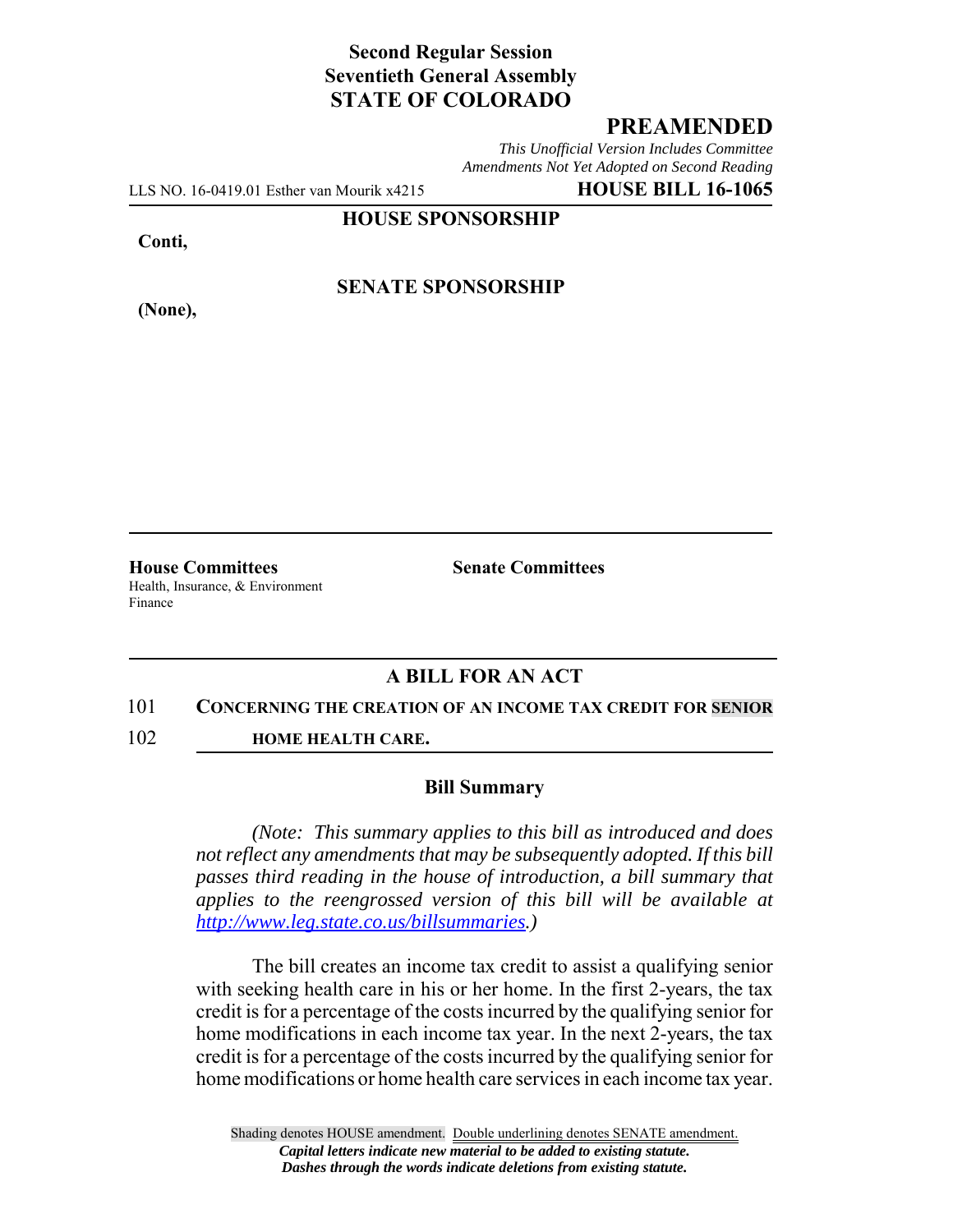In the following 2-years, the tax credit is for a percentage of the costs incurred by the qualifying senior for home modifications, home health care services, durable medical equipment, or telehealth equipment in each income tax year. In each year the income tax credit is subject to a maximum amount.

The bill also specifies that if the revenue estimate prepared by the staff of the legislative council in December 2015 and each December thereafter indicates that the amount of the total general fund revenues, including the impact of the tax credit allowed in this bill and including the impact of any other tax expenditures that have the same trigger, for that particular fiscal year will not be sufficient to grow the total state general fund appropriations by 6% over such appropriations for the previous fiscal year, then the credit is not allowed for any income tax year commencing during the calendar year following the year in which the estimate is prepared; except that any taxpayer who would have been eligible to claim a credit in the income tax year in which the credit is not allowed is allowed to claim the credit earned in such income tax year in the next income tax year in which the estimate indicates that the amount of the total general fund revenues will be sufficient to grow the total state general fund appropriations by 6% over such appropriations for the previous fiscal year.

| 1              | Be it enacted by the General Assembly of the State of Colorado:                |
|----------------|--------------------------------------------------------------------------------|
| $\overline{2}$ | <b>SECTION 1.</b> In Colorado Revised Statutes, add 39-22-538 as               |
| 3              | follows:                                                                       |
| $\overline{4}$ | 39-22-538. Credit for home health care equipment and                           |
| 5              | services - legislative declaration - definitions - repeal. $(1)$<br><b>THE</b> |
| 6              | GENERAL ASSEMBLY DECLARES THAT THE PURPOSE OF THE TAX                          |
| $\overline{7}$ | EXPENDITURE IN THIS SECTION IS TO MAKE IT MORE AFFORDABLE FOR                  |
| 8              | QUALIFYING SENIORS WITH AN ILLNESS, INJURY, OR OTHER CONDITION TO              |
| 9              | BE ABLE TO SEEK HEALTH CARE IN THEIR HOMES.                                    |
| 10             | (2) AS USED IN THIS SECTION, UNLESS THE CONTEXT OTHERWISE                      |
| 11             | <b>REQUIRES:</b>                                                               |
| 12             | (a) "ADA STANDARDS FOR ACCESSIBLE DESIGN" MEANS THE                            |
| 13             | STANDARDS SET FORTH IN 28 CFR 36 AND PROMULGATED IN ACCORDANCE                 |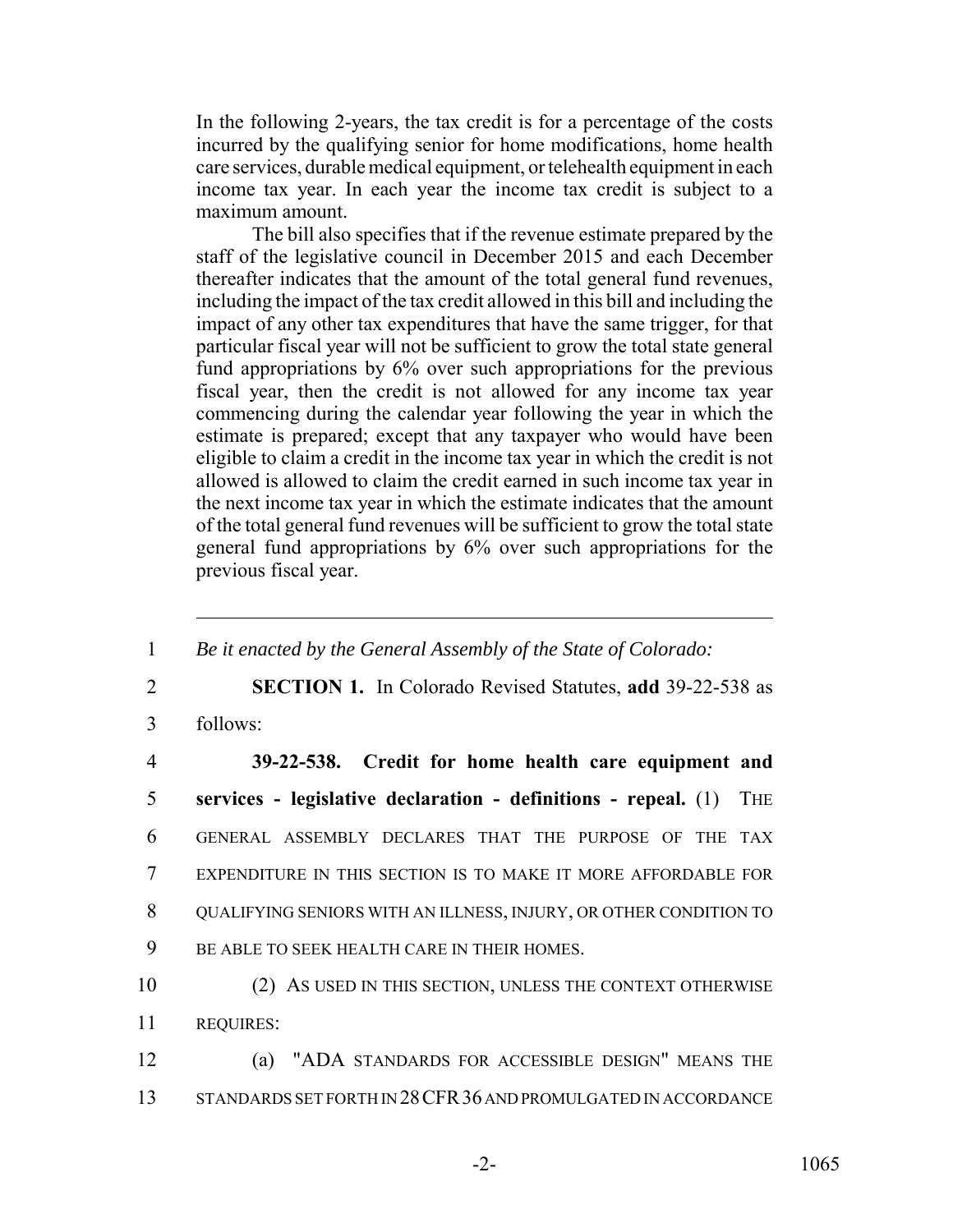WITH THE FEDERAL "AMERICANS WITH DISABILITIES ACT OF 1990", AS AMENDED, 42 U.S.C. SEC. 12101 ET SEQ.

 (b) "COSTS" MEANS ANY OUT-OF-POCKET COSTS INCURRED BY THE QUALIFYING SENIOR AS DOCUMENTED BY RECEIPT, INCLUDING THE COST OF ANY LABOR NECESSARY TO MAKE HOME MODIFICATIONS.

 (c) "CREDIT CERTIFICATE" MEANS A CERTIFICATE SIGNED BY A LICENSED PHYSICIAN, DOCTOR OF MEDICINE, DOCTOR OF OSTEOPATHIC MEDICINE, PHYSICIAN'S ASSISTANT, NURSE PRACTITIONER, OR A HOME CARE AGENCY'S COORDINATOR OF CARE THAT LISTS IN DETAIL THE DURABLE MEDICAL EQUIPMENT, HOME HEALTH CARE SERVICES, TELEHEALTH EQUIPMENT, OR HOUSEHOLD MODIFICATIONS NECESSARY FOR A QUALIFYING SENIOR'S HOME HEALTH CARE.

 (d) (I) "DURABLE MEDICAL EQUIPMENT" MEANS EQUIPMENT, INCLUDING REPAIR AND REPLACEMENT PARTS FOR SUCH EQUIPMENT, APPROVED IN A CREDIT CERTIFICATE THAT:

16 (A) CAN WITHSTAND REPEATED USE;

 (B) IS PRIMARILY AND CUSTOMARILY USED TO SERVE A MEDICAL PURPOSE;

 (C) IS GENERALLY NOT USEFUL TO A PERSON IN THE ABSENCE OF 20 ILLNESS OR INJURY; AND

21 (D) Is not worn in or on the body.

 (II) "DURABLE MEDICAL EQUIPMENT" INCLUDES HOSPITAL BEDS, INTRAVENOUS POLES AND PUMPS, TRAPEZE BARS, TOILETING AIDS, BATH AND SHOWER AIDS, STANDING AIDS, PERSONAL EMERGENCY MEDICAL ALERT DEVICES, AND ADAPTIVE CAR SEATS.

 (e) "HOME HEALTH CARE SERVICES" MEANS THE MEDICAL OR NONMEDICAL SERVICES PROVIDED UNDER A PLAN OF CARE DEVELOPED BY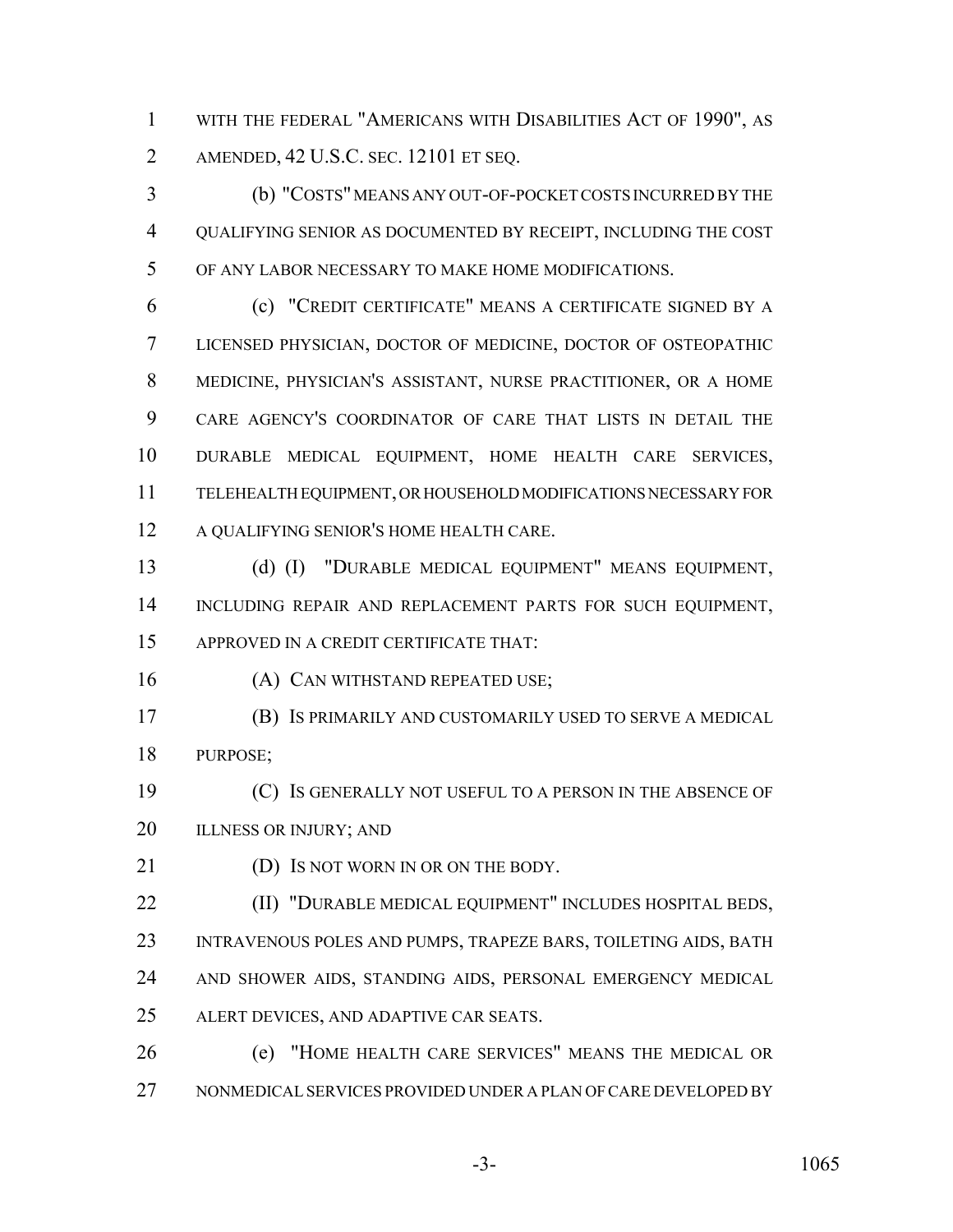A LICENSED HOME CARE AGENCY AT A PRIVATE RESIDENCE AND APPROVED IN A CREDIT CERTIFICATE.

 (f) "HOME MODIFICATION" MEANS THE COSTS OF MATERIALS AND LABOR AS APPROVED IN A CREDIT CERTIFICATE FOR INSTALLING A STAIR LIFT, WHEELCHAIR LIFT, CEILING OR PATIENT LIFT, AN ENTRANCE RAMP, A WALK-IN OR ROLL-IN SHOWER, A WALK-IN TUB, A TOILET OR TOILET ACCESSORY, OR FOR WIDENING ENTRANCE DOORS OR MAKING SINKS ACCESSIBLE, SO THAT THE PRIVATE RESIDENCE MEETS ADA STANDARDS FOR ACCESSIBLE DESIGN.

 (g) "PRIVATE RESIDENCE" MEANS A QUALIFYING SENIOR'S HOME, EITHER IN A SINGLE-FAMILY RESIDENCE OR A MULTI-FAMILY RESIDENCE, THAT IS LOCATED IN COLORADO. PRIVATE RESIDENCE DOES NOT INCLUDE A SKILLED NURSING FACILITY, ASSISTED LIVING FACILITY, HOSPITAL, OR OTHER LICENSED HEALTH FACILITY.

 (h) "QUALIFYING SENIOR" MEANS A COLORADO RESIDENT WHO IS SEVENTY-FIVE YEARS OR OLDER.

 (i) "TELEHEALTH EQUIPMENT" MEANS A HOME GLUCOSE MONITORING DEVICE, A HOME BLOOD PRESSURE MONITORING DEVICE, A HOME ELECTROCARDIOGRAM DEVICE, A CHRONIC OBSTRUCTIVE PULMONARY DISORDER MONITOR, A WEIGHT SCALE, A BODY FAT MONITOR, OR HOME MONITORS FOR RESCUE INHALER USE, INNER EAR INFECTION DETECTION, OR OXYGEN SATURATION.

 (3) (a) (I) EXCEPT AS PROVIDED IN SUBSECTION (4) OF THIS SECTION, FOR ANY INCOME TAX YEAR COMMENCING ON OR AFTER 25 JANUARY 1, 2016, BUT PRIOR TO JANUARY 1, 2018, THERE IS ALLOWED TO ANY QUALIFYING SENIOR AS A CREDIT AGAINST THE TAX IMPOSED BY THIS ARTICLE A PERCENTAGE, AS SET FORTH IN PARAGRAPH (b) OF THIS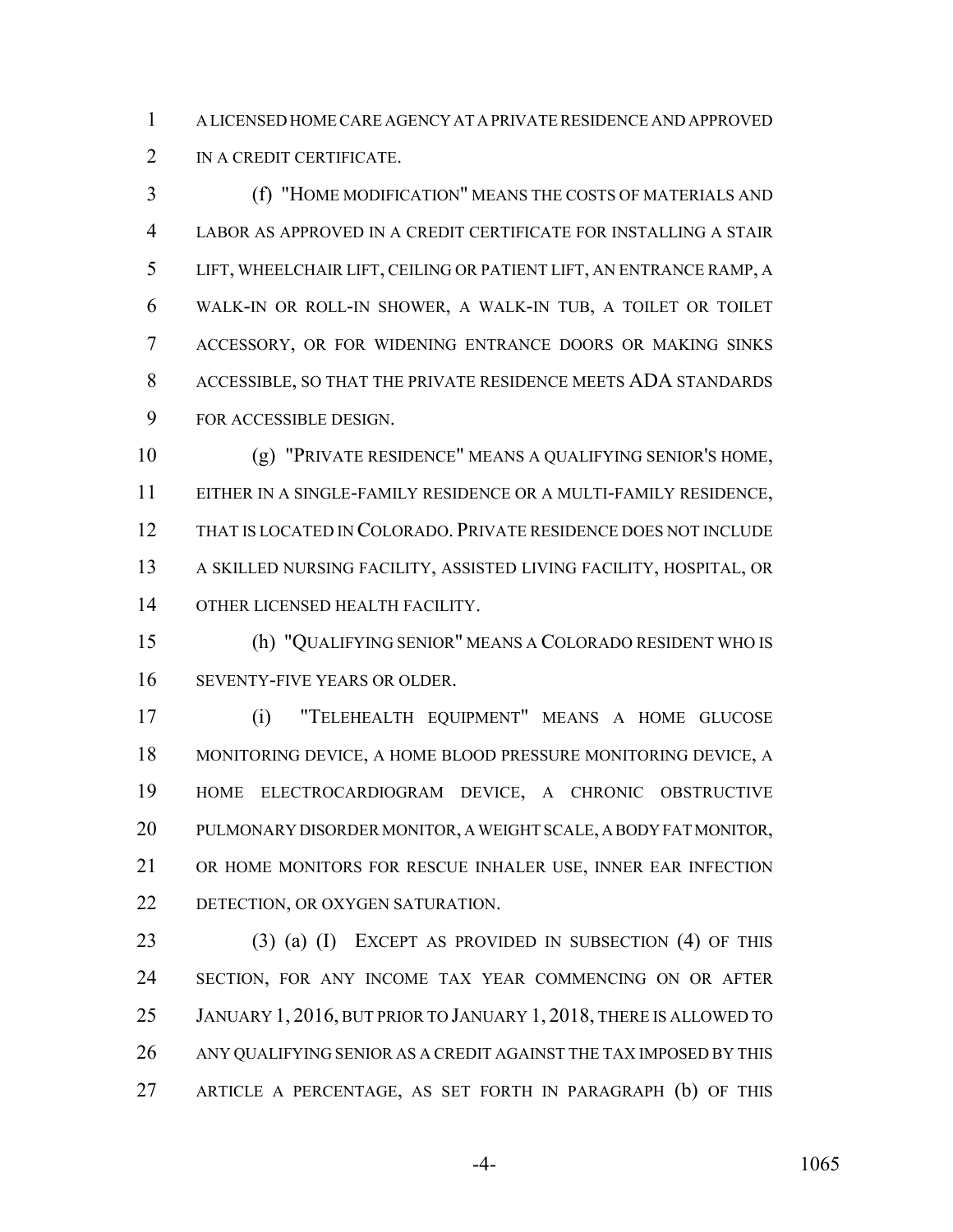SUBSECTION (3), NOT TO EXCEED THREE THOUSAND DOLLARS PER INCOME TAX YEAR, OF THE COSTS INCURRED BY THE QUALIFYING SENIOR FOR HOME MODIFICATIONS IN EACH INCOME TAX YEAR.

 (II) EXCEPT AS PROVIDED IN SUBSECTION (4) OF THIS SECTION, FOR ANY INCOME TAX YEAR COMMENCING ON OR AFTER JANUARY 1,2018, BUT PRIOR TO JANUARY 1, 2020, THERE IS ALLOWED TO ANY QUALIFYING SENIOR AS A CREDIT AGAINST THE TAX IMPOSED BY THIS ARTICLE A PERCENTAGE, AS SET FORTH IN PARAGRAPH (b) OF THIS SUBSECTION (3), NOT TO EXCEED THREE THOUSAND DOLLARS PER INCOME TAX YEAR, OF THE COSTS INCURRED BY THE QUALIFYING SENIOR FOR HOME MODIFICATIONS OR HOME HEALTH CARE SERVICES IN EACH INCOME TAX YEAR.

 (III) EXCEPT AS PROVIDED IN SUBSECTION (4) OF THIS SECTION, FOR ANY INCOME TAX YEAR COMMENCING ON OR AFTER JANUARY 1, 2020, 15 BUT PRIOR TO JANUARY 1, 2022, THERE IS ALLOWED TO ANY QUALIFYING SENIOR AS A CREDIT AGAINST THE TAX IMPOSED BY THIS ARTICLE A PERCENTAGE, AS SET FORTH IN PARAGRAPH (b) OF THIS SUBSECTION (3), 18 NOT TO EXCEED THREE THOUSAND DOLLARS PER INCOME TAX YEAR, OF THE COSTS INCURRED BY THE QUALIFYING SENIOR FOR HOME MODIFICATIONS, HOME HEALTH CARE SERVICES, DURABLE MEDICAL EQUIPMENT, OR TELEHEALTH EQUIPMENT IN EACH INCOME TAX YEAR.

22 (b) THE PERCENTAGE OF THE COSTS INCURRED SHALL BE AS FOLLOWS:

(I) FOR A SINGLE RETURN:

 FEDERAL TAXABLE INCOME: PERCENTAGE OF THE COSTS INCURRED: 27  $$0 - $25,000$  70%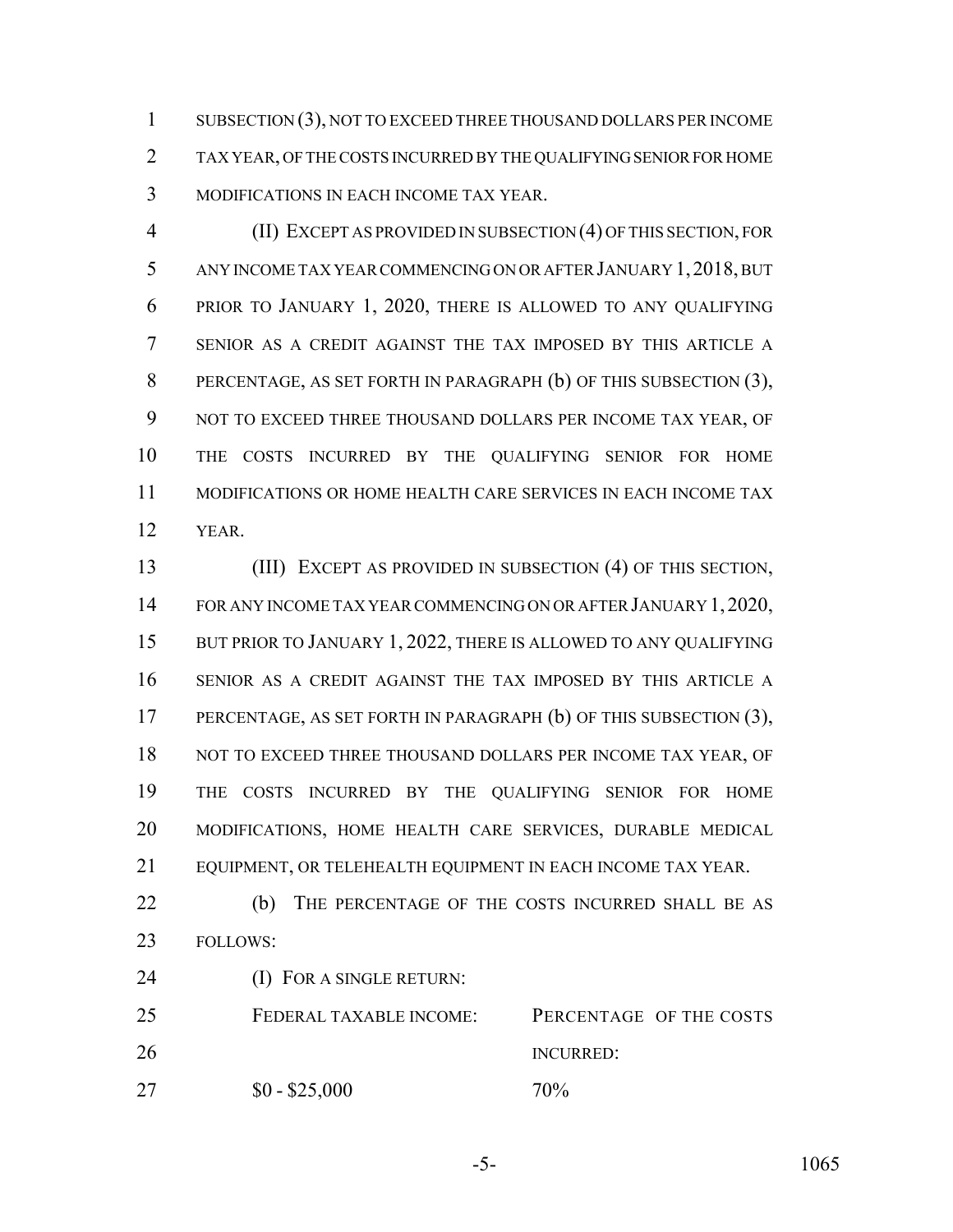| $\mathbf{1}$   | $$25,001 - $45,000$       | 35%                     |
|----------------|---------------------------|-------------------------|
| 2              | <b>MORE THAN \$45,000</b> | $0\%$                   |
| 3              | (II) FOR A JOINT RETURN:  |                         |
| $\overline{4}$ | FEDERAL TAXABLE INCOME:   | PERCENTAGE OF THE COSTS |
| 5              |                           | <b>INCURRED:</b>        |
| 6              | $$0 - $50,000$            | 70%                     |
| $\overline{7}$ | $$50,001 - $90,000$       | 35%                     |
| 8              | <b>MORE THAN \$90,000</b> | $0\%$                   |

 (c) TO CLAIM THE TAX CREDIT ALLOWED IN THIS SECTION, THE QUALIFYING SENIOR SHALL ATTACH A COPY OF THE CREDIT CERTIFICATE TO HIS OR HER TAX RETURN. NO TAX CREDIT IS ALLOWED UNDER THIS 12 SECTION UNLESS THE QUALIFYING SENIOR PROVIDES THE COPY OF THE CREDIT CERTIFICATE.NOTWITHSTANDING ANY OTHER PROVISION OF LAW, THE DEPARTMENT OF REVENUE HAS THE AUTHORITY TO REVIEW ALL NECESSARY RECORDS RELATED TO THE CLAIMING OF THE TAX CREDIT ALLOWED IN THIS SECTION. SHOULD THE QUALIFIED SENIOR REFUSE TO ALLOW THE DEPARTMENT OF REVENUE TO REVIEW ANY NECESSARY RECORDS, THE DEPARTMENT OF REVENUE SHALL DENY THE TAX CREDIT.

 (4) (a) IF THE REVENUE ESTIMATE PREPARED BY THE STAFF OF THE LEGISLATIVE COUNCIL IN DECEMBER 2015 AND EACH DECEMBER THEREAFTER INDICATES THAT THE AMOUNT OF THE TOTAL GENERAL FUND REVENUES, INCLUDING THE IMPACT OF THE TAX CREDIT ALLOWED IN THIS SECTION AND INCLUDING THE IMPACT OF ANY OTHER TAX EXPENDITURE THAT HAVE THE SAME TRIGGER, FOR THAT PARTICULAR FISCAL YEAR WILL NOT BE SUFFICIENT TO GROW THE TOTAL STATE GENERAL FUND APPROPRIATIONS BY SIX PERCENT OVER SUCH APPROPRIATIONS FOR THE PREVIOUS FISCAL YEAR, THEN THE CREDIT AUTHORIZED IN THIS SECTION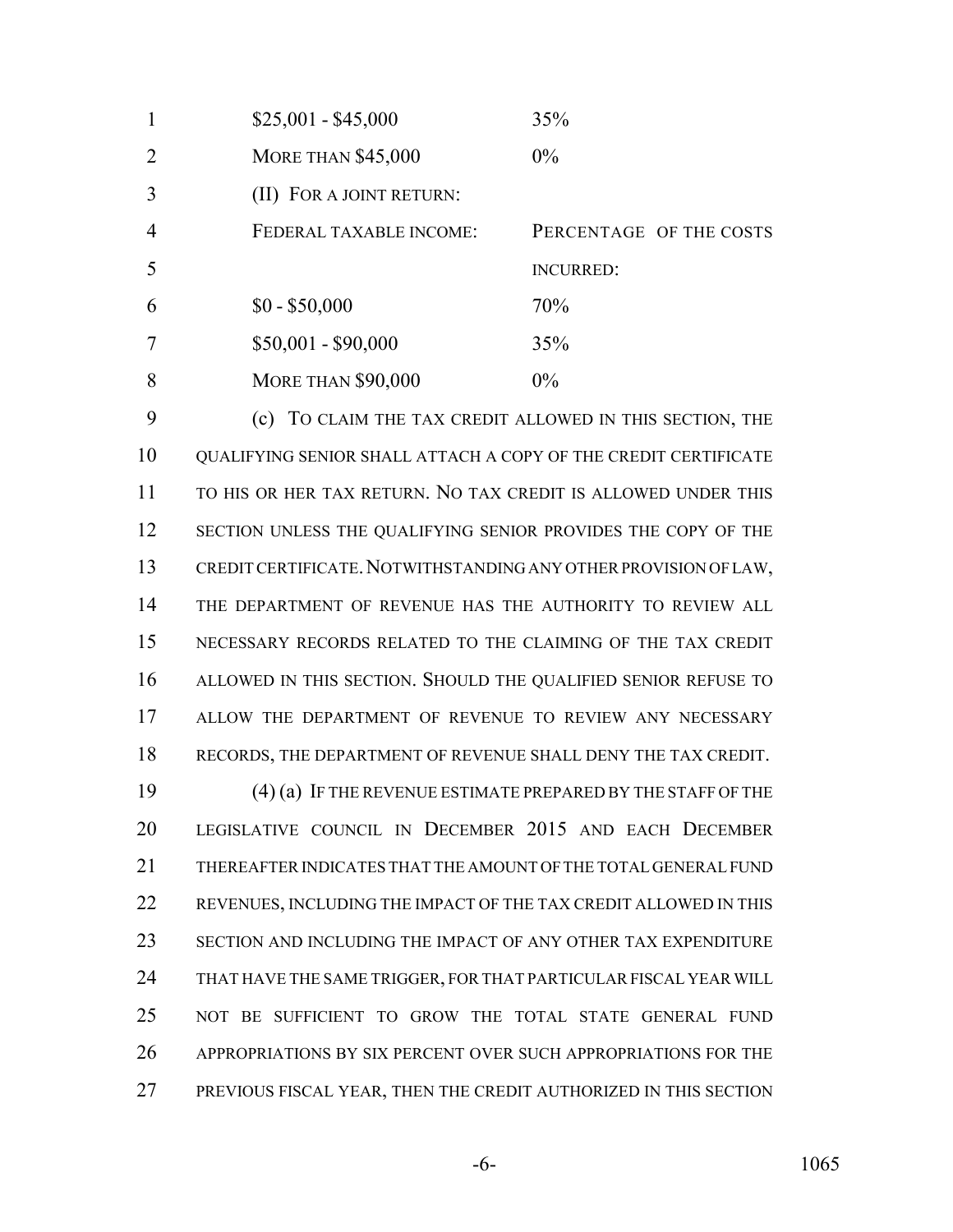SHALL NOT BE ALLOWED FOR ANY INCOME TAX YEAR COMMENCING DURING THE CALENDAR YEAR FOLLOWING THE YEAR IN WHICH THE ESTIMATE IS PREPARED; EXCEPT THAT ANY TAXPAYER WHO WOULD HAVE BEEN ELIGIBLE TO CLAIM A CREDIT PURSUANT TO THIS SECTION IN THE INCOME TAX YEAR IN WHICH THE CREDIT IS NOT ALLOWED SHALL BE ALLOWED TO CLAIM THE CREDIT EARNED IN SUCH INCOME TAX YEAR IN THE NEXT INCOME TAX YEAR IN WHICH THE ESTIMATE INDICATES THAT THE AMOUNT OF THE TOTAL GENERAL FUND REVENUES, INCLUDING THE IMPACT OF THE TAX CREDIT ALLOWED IN THIS SECTION AND INCLUDING THE IMPACT OF ANY OTHER TAX EXPENDITURE THAT HAVE THE SAME TRIGGER, WILL BE SUFFICIENT TO GROW THE TOTAL STATE GENERAL FUND APPROPRIATIONS BY SIX PERCENT OVER SUCH APPROPRIATIONS FOR THE PREVIOUS FISCAL YEAR.

 (b) THE DEPARTMENT OF REVENUE SHALL, THROUGH ITS WEBSITE, 15 SPECIFY ON OR BEFORE JULY 1, 2016, AND JANUARY 1, 2017, AND ON OR BEFORE EACH JANUARY 1 THEREAFTER, WHETHER THE CREDIT AUTHORIZED IN THIS SECTION SHALL BE ALLOWED FOR A GIVEN INCOME TAX YEAR PURSUANT TO PARAGRAPH (a) OF THIS SUBSECTION (4).

 (5) IF THE CREDIT ALLOWED IN SUBSECTION (3) OF THIS SECTION EXCEEDS THE AMOUNT OF INCOME TAX DUE ON THE INCOME OF THE 21 OUALIFYING SENIOR FOR THE TAX YEAR DURING WHICH THE COSTS WERE INCURRED, THE AMOUNT OF THE TAX CREDIT NOT USED AS AN OFFSET AGAINST INCOME TAXES IN SUCH INCOME TAX YEAR MAY NOT BE 24 ALLOWED AS A REFUND AND MAY NOT BE CARRIED FORWARD.

 (6) THE DEPARTMENT OF PUBLIC HEALTH AND ENVIRONMENT SHALL, IN A SUFFICIENTLY TIMELY MANNER TO ALLOW THE DEPARTMENT OF REVENUE TO PROCESS RETURNS CLAIMING THE CREDIT ALLOWED BY